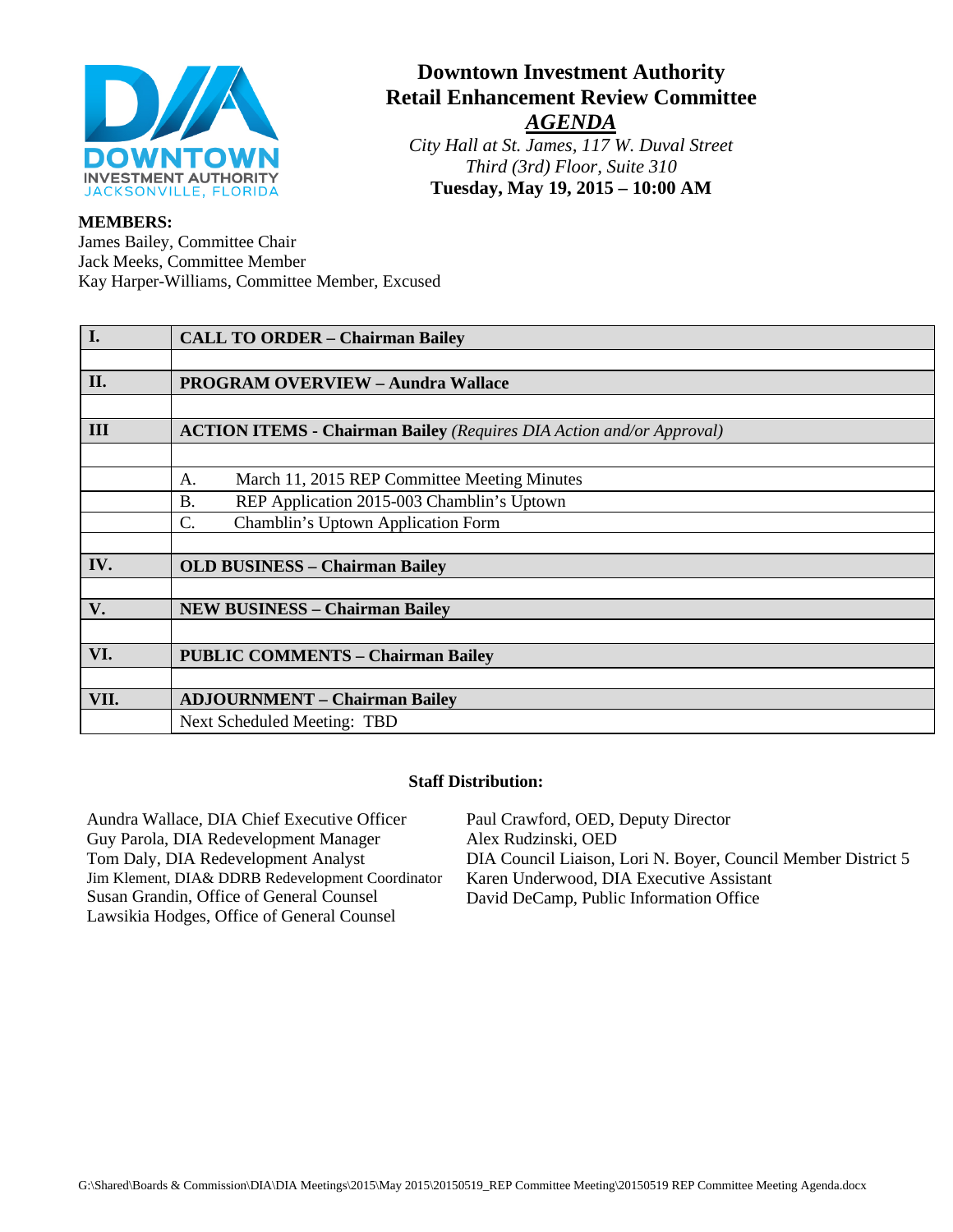

**Downtown Investment Authority Retail Enhancement Program Committee City Hall at St. James 117 West Duval St., 3rd Floor, Suite 310** *May 19, 2015 -10:00 a.m.*

### *REP Committee Meeting MEETING MINUTES*

| <b>Board Members Present:</b>                 | Jim Bailey, Chair, Jack Meeks and Doris<br>Goldstein         |
|-----------------------------------------------|--------------------------------------------------------------|
| <b>DIA Staff Present:</b>                     | Aundra Wallace, Jim Klement, Tom Daly and<br>Karen Underwood |
| <b>Office of General Counsel: Not Present</b> |                                                              |

**Next meeting:** TBD

### **I. Call to Order – Chairman Bailey**

A quorum was confirmed and Chairman Bailey called the called the review committee meeting to order at approximately 10:00 a.m.

### **II. Action Items**

### **II.A. REP 2015-003**

Staff provided an overview of application REP 2015-003, Chamblin's Uptown Market.

**Mr, Ron Chamblin, owner shared information regarding his intentions for the new improvements to the vacant building adjacent to the existing operation. Mr. Chamblin's discussion with the Board indicated that he was not ready to move forward with his application as he felt he should do further market and due diligence for the space. A MOTION WAS MADE BY BOARD MEMBER MEEKS AND SECONDED BY BOARD MEMBER BAILEY to table the item and until Mr. Chamblin had finalized his intentions with respect to the proposed project.** 

### **(THE MOTION PASSED UNANIMOUSLY 2-0)**

REP 2015-003 has not been rescheduled for a date certain.

REP Application 2015-003 specific are identified below:

| <b>Square Feet:</b>                | 1,878 Square Feet |
|------------------------------------|-------------------|
| <b>Total Improvement Costs:</b>    | \$474,595         |
| <b>Eligible Improvement Costs:</b> | \$431,450         |